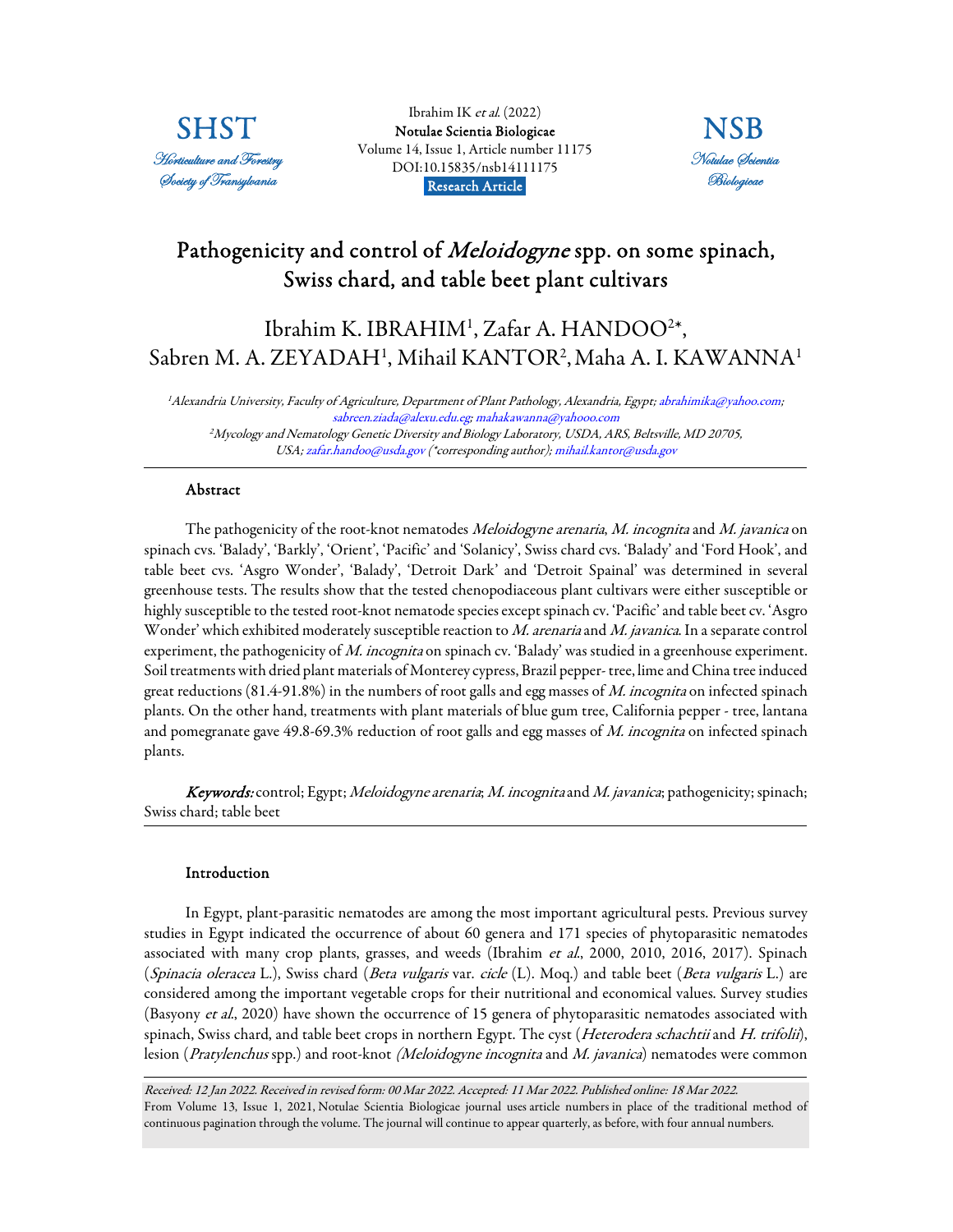on the surveyed vegetable plants. Several authors (Partyka, 1969; Potter and Olthof, 1974, 1993; Olthof et al., 1974; Knight et al., 1997; Castillo and Jimenez-Diaz, 2003; Manachini et al., 2002; Ibrahim et al., 2013, 2021; Premachandra and Gowen, 2015; Basyony et al., 2020) reported that certain plant parasitic nematodes such as Helicotylenchus labiatus, Heterodera schachtii, Meloidogyne hapla, M. incognita, M. javanica and Pratylenchus penetrans may occur and infect spinach, garden beet and other similar vegetable crops.

Spinach, Swiss chard, and table beet are cool season vegetable crops that are widely grown in northern Egypt with some pest and disease problems (Ibrahim et al., 2021). Little information is available on the pathogenicity of the root-knot nematodes (*Meloidogyne* spp.) on spinach and other similar vegetable crops (Castillo and Jimenez- Diaz, 2003; Manachini et al., 2002; Premachandra and Gowen, 2015; Ibrahim et al., 2021). Therefore, the objectives of the present research were to study the pathogenicity of M. arenaria, M. incognita and M. javanica on some spinach, Swiss chard and table beet cultivars and the control of M. incognita on spinach cv. 'Balady' under greenhouse conditions.

#### Materials and Methods

Inocula of the root-knot nematodes M. arenaria originally isolated from peanut and M. incognita and M. javanica originally isolated from spinach plants were obtained from infected roots of tomato (Solanum lycopersicom L.) cultivar 'Rutgers' grown in the greenhouse. Eggs of these nematode species were extracted from infected tomato roots with sodium hypochloride (NaClO) solution (Hussey and Barker, 1973).

The reactions of five spinach ('Balady', 'Barkly', 'Orient', 'Pacific', 'Salonicy'), two Swiss chard ('Balady', 'Ford Hook') and four table beet ('Asgro Wonder', 'Balady', 'Detroit Dark Red', 'Detroit Spainal') cultivars to M. arenaria, M. incognita and M. javanica were determined in several greenhouse tests. Seeds of the tested plant cultivars were sown in 15 cm diameter clay pots filled with a mixture of equal volumes of steam sterilized sand and clay soil. After emergence, seedlings were thinned to one seedling/pot. Two weeks after emergence, soil of treated pots was infested by creating holes near the plant roots and then adding an initial population (Pi) of 4000 eggs/pot of M. arenaria, M. incognita or M. javanica. Non-treated pots served as control. All treatments were replicated five times. Pots were arranged in a randomized complete block design in a greenhouse maintained at 20-26°C. The experiments were conducted in 2020 and 2021.

Sixty days after inoculation, experiments were terminated, and roots were washed free of soil. Roots infected with root-knot nematodes were immersed in an aqueous solution of phloxine B (0.15 g/L water) for 15 minutes to stain the nematode egg masses. Plants were rated on a 0-5 scale according to the numbers of egg masses (Taylor and Sasser, 1978). Plants with 0-2 egg masses/plant were considered resistant; 3-10 egg masses /plant, moderately resistant; 11-30 egg masses/plant, moderately susceptible; 31-100 egg masses/plant, susceptible; and >100 egg masses/plant highly susceptible (Taylor and Sasser, 1978; Ibrahim et al., 2019).

Soil amendments with dried plant materials were examined in the greenhouse for their effects on the reproduction of M. incognita on spinach cv. 'Balady'. These included dried leaves of Monterey cypress (Cupressus macrocarpa Hartw.), blue gum (Eucalyptus globules Labill.), Brazil peppertree (Schinus terebinthifolia Raddi), California peppertree (Schinus molle L.), China tree (Melia azedarach L.), lantana (Lantana nana L.), and peels of both lime fruits (Citrus aurantifolia (Christm.) Swingle) and pomegranate fruits (Punica granatum L.). The tested plant materials were obtained from the Agricultural Experiment Station of Alexandria University, Abees, Alexandria, Egypt, oven dried at 60°C for 48 hrs, and ground into a fine powder by an electric grinder.

Seeds of spinach cv. 'Balady' were sown in 15 cm diameter clay pots filled with a mixture of equal portions of autoclave sterilized sand and clay soil. After emergence, seedlings were thinned to one seedling/pot and ten days later the tested plant materials were incorporated into the upper part of the soil of treated pots at the rate of 30 g/pot. Two weeks after emergence, the soil was inoculated with the tested nematode at the rate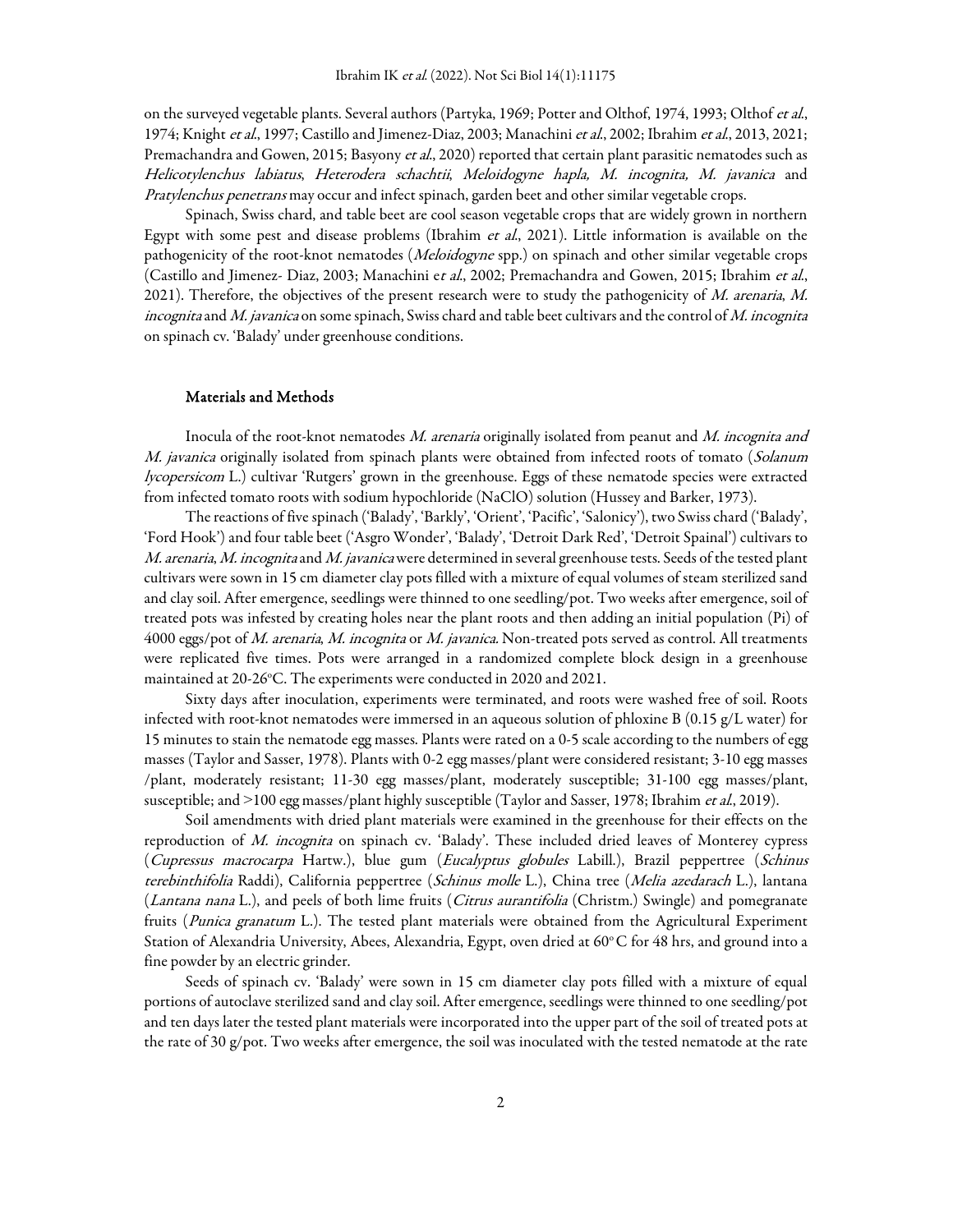of 5000 eggs/pot. Treatments were replicated five times. Pots were arranged in a randomized complete block design in a greenhouse at 20-26 $^{\circ}$ C. The experiment was conducted in 2020 and repeated in 2021.

The experiment was terminated 60 days after soil inoculation. Roots were washed free of soil. The numbers of M. incognita galls and egg masses were determined along with the dry weights of the shoots and roots.

Data of the dry weights of the shoots and roots of the tested spinach plants were analyzed with analysis of variance (ANOVA) and means separated with least significant differences tests (LSD, SAS Institute, 1997).

#### Results

Results obtained from experiments of 2020 were almost like those in 2021 (Tables 1-3). The reactions of the tested spinach cultivars to infection by M. arenaria, M. incognita and M. javanica are presented in Table 1.

| Cultivar (Treatment) |                    | No. of<br>galls/<br>plant <sup>w</sup> | No. of egg<br>masses/<br>plant | Host<br>reaction <sup>z</sup> | No. of<br>galls/<br>plan <sup>w</sup> | No. of egg<br>masses/<br>plant | Host<br>reaction <sup>z</sup> |
|----------------------|--------------------|----------------------------------------|--------------------------------|-------------------------------|---------------------------------------|--------------------------------|-------------------------------|
|                      |                    | Test 1 (2020)                          |                                |                               | Test 2 (2021)                         |                                |                               |
| 'Balady'             | <i>M. arenaria</i> | 402                                    | 356                            | <b>HS</b>                     | 411                                   | 382                            | <b>HS</b>                     |
|                      | M. incognita       | 540                                    | 480                            | HS                            | 528                                   | 471                            | HS                            |
|                      | M. javanica        | 484                                    | 432                            | HS                            | 470                                   | 418                            | <b>HS</b>                     |
| 'Barkly'             | M. arenaria        | 310                                    | 258                            | <b>HS</b>                     | 325                                   | 269                            | <b>HS</b>                     |
|                      | M. incognita       | 527                                    | 475                            | HS                            | 490                                   | 452                            | HS                            |
|                      | <i>M. javanica</i> | 483                                    | 426                            | <b>HS</b>                     | 450                                   | 411                            | HS                            |
| 'Orient'             | <i>M. arenaria</i> | 381                                    | 303                            | <b>HS</b>                     | 378                                   | 310                            | HS                            |
|                      | M. incognita       | 496                                    | 446                            | <b>HS</b>                     | 511                                   | 468                            | <b>HS</b>                     |
|                      | <i>M. javanica</i> | 428                                    | 372                            | <b>HS</b>                     | 412                                   | 362                            | HS                            |
| 'Pacific'            | M. arenaria        | 36                                     | 24                             | MS                            | 40                                    | 26                             | MS                            |
|                      | M. incognita       | 75                                     | 61                             | S                             | 82                                    | 74                             | S                             |
|                      | M. javanica        | 38                                     | 27                             | MS                            | 42                                    | 28                             | MS                            |
| 'Salonicy'           | M. arenaria        | 134                                    | 121                            | <b>HS</b>                     | 148                                   | 131                            | HS                            |
|                      | M. incognita       | 184                                    | 166                            | <b>HS</b>                     | 192                                   | 172                            | HS                            |
|                      | M. javanica        | 148                                    | 134                            | <b>HS</b>                     | 156                                   | 142                            | HS                            |

Table 1. Reactions of five spinach cultivars to infection with the root-knot nematodes Meloidogyne arenaria, M. incognita and M. javanica

<sup>w</sup>Means are the average of five replicates.

 ${}^{2}HS =$  Highly susceptible, MS= Moderately susceptible, S = Susceptible.

Spinach cvs. 'Balady', 'Barkly', 'Orient' and 'Salonicy' were highly susceptible to the tested root-knot nematode species as great numbers (121-480) of nematode egg masses were observed on infected roots. On the other hand, spinach cv. 'Pacific' was susceptible to  $M$ . incognita with 61-74 egg masses/plant and moderately susceptible to *M. arenaria* and *M. javanica* with 24-28 egg masses/plant. (Table1).

The reactions of two Swiss chard and four table beet cultivars to infection with M. arenaria, M. incognita and M. javanica are presented in Table 2. Swiss chard cvs. 'Balady' and 'Ford Hook' were highly susceptible to the tested root-knot nematode species which developed 110-465 egg masses/plant on infected plants. Table beet cvs. 'Balady', 'Detroit Dark Red' and 'Detroit Spainal' were susceptible or highly susceptible to the tested nematode species with 80-454 egg masses/plant on infected plants. On the other hand, table beet cv. 'Asgro Wonder' showed a susceptible reaction to M. incognita with 70-78 egg masses/plant and a moderately susceptible reaction to M. arenaria and M. javanica with 26-29 egg masses/plant on infected plants (Table 2).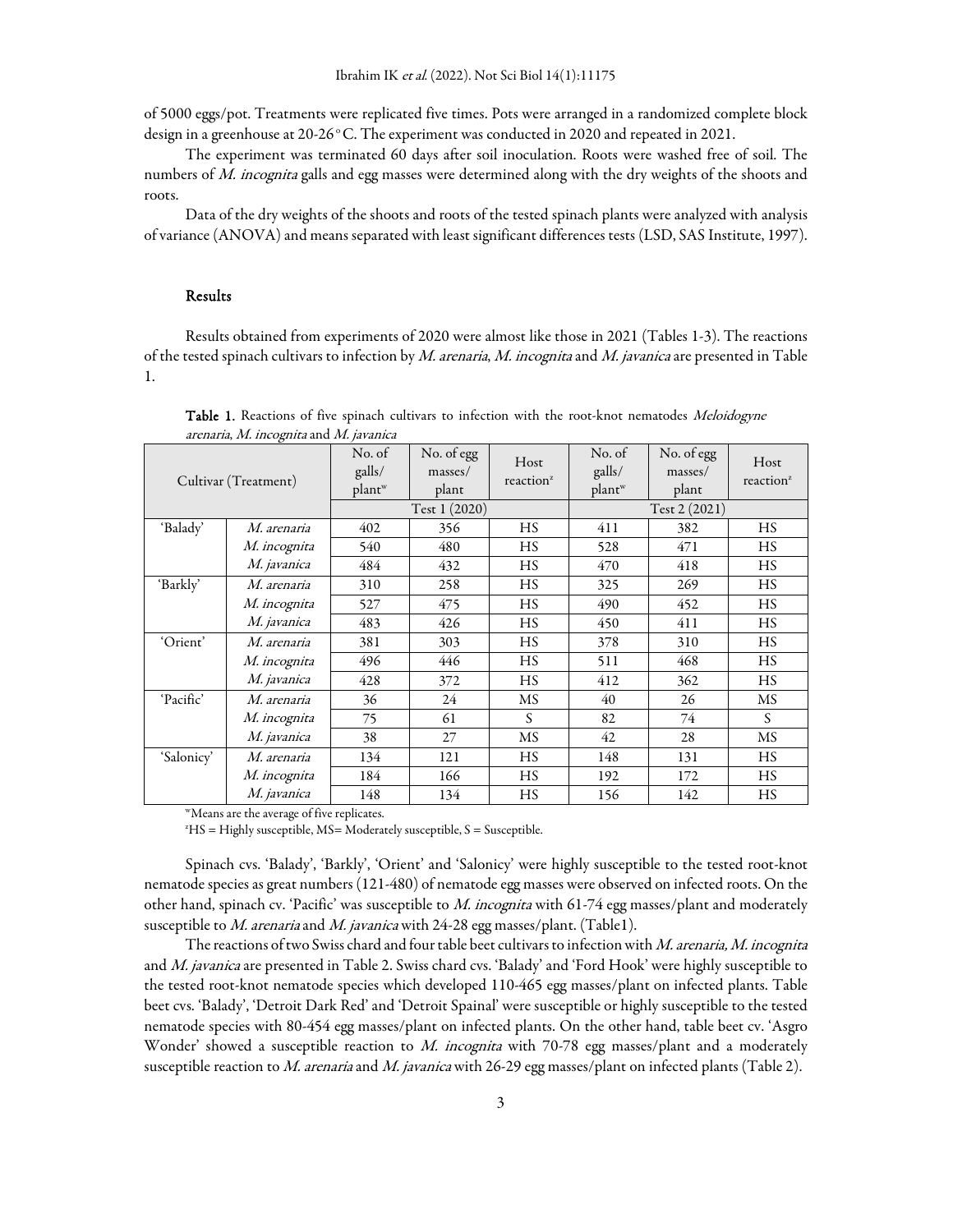| Cultivar (Treatment)  |                     | No. of<br>galls/<br>plant <sup>w</sup> | No. of egg<br>masses/<br>plant | Host<br>reaction <sup>z</sup> | No. of<br>galls/<br>plant <sup>w</sup> | No. of egg<br>masses/<br>plant | Host<br>reaction <sup>z</sup> |  |
|-----------------------|---------------------|----------------------------------------|--------------------------------|-------------------------------|----------------------------------------|--------------------------------|-------------------------------|--|
|                       |                     | Test 1 (2020)                          |                                |                               | Test 2 (2021)                          |                                |                               |  |
| Swiss chard           |                     |                                        |                                |                               |                                        |                                |                               |  |
| 'Balady'              | <i>M. arenaria</i>  | 303                                    | 236                            | <b>HS</b>                     | 310                                    | 248                            | <b>HS</b>                     |  |
|                       | <i>M. incognita</i> | 554                                    | 432                            | <b>HS</b>                     | 572                                    | 456                            | HS                            |  |
|                       | <i>M. javanica</i>  | 405                                    | 331                            | <b>HS</b>                     | 418                                    | 345                            | HS                            |  |
| 'Ford Hook'           | M. arenaria         | 137                                    | 110                            | HS                            | 144                                    | 118                            | HS                            |  |
|                       | <i>M. incognita</i> | 326.                                   | 234                            | HS                            | 346                                    | 263                            | HS                            |  |
|                       | <i>M. javanica</i>  | 219                                    | 186                            | HS                            | 236                                    | 193                            | HS                            |  |
| Table beet            |                     |                                        |                                |                               |                                        |                                |                               |  |
| 'Asgro<br>Wonder'     | <i>M. arenaria</i>  | 46                                     | 28                             | <b>MS</b>                     | 44                                     | 26                             | <b>MS</b>                     |  |
|                       | M. incognita        | 96                                     | 78                             | S                             | 88                                     | 70                             | S                             |  |
|                       | <i>M. javanica</i>  | 48                                     | 29                             | MS                            | 44                                     | 27                             | MS                            |  |
| 'Balady'              | M. arenaria         | 266                                    | 162                            | HS                            | 254                                    | 186                            | <b>HS</b>                     |  |
|                       | <i>M. incognita</i> | 471                                    | 454                            | HS                            | 482                                    | 452                            | HS                            |  |
|                       | <i>M. javanica</i>  | 413                                    | 353                            | HS                            | 404                                    | 361                            | <b>HS</b>                     |  |
| 'Detroit Dark<br>Red' | M. arenaria         | 193                                    | 152                            | HS                            | 186                                    | 147                            | HS                            |  |
|                       | <i>M. incognita</i> | 441                                    | 324                            | HS                            | 458                                    | 346                            | HS                            |  |
|                       | M. javanica         | 255                                    | 195                            | <b>HS</b>                     | 272                                    | 206                            | HS                            |  |
| 'Detroit<br>Spainal'  | M. arenaria         | 128                                    | 85                             | S                             | 114                                    | 80                             | S                             |  |
|                       | M. incognita        | 181                                    | 137                            | HS                            | 198                                    | 152                            | HS                            |  |
|                       | M. javanica         | 165                                    | 103                            | HS                            | 175                                    | 110                            | HS                            |  |

Table 2. Reaction of two Swiss chard and four table beet cultivars to infection with Meloidogyne arenaria, M. incognita and M. javanica

<sup>w</sup>Means are the average of five replicates.

 ${}^2HS$  = Highly susceptible, MS= Moderately susceptible, S = Susceptible.

The effects of soil amendments on reproduction of M. incognita on spinach cv. 'Balady' are presented in Table 3. The applied soil treatments suppressed nematode infection and greatly reduced the numbers of M. incognita galls and egg masses on infected spinach roots compared to the control. The highest reductions (81.4- 91.2%) of nematode egg masses were recorded with treatments of Brazil peppertree (S. terebinthifolia), China tree (M. azedarach), lime (C. aurantifolia) and Monterey cypress (C. macrocarpa) plant materials. Treatments with California peppertree (S. molle), and pomegranate (P. granatum) plant materials gave 64.1 - 69.3% reduction in nematode egg masses. On the other hand, treatments with lantana  $(L. nana)$  and gum tree  $(E.$ globules) leaves resulted in only 48.7 - 58.8% reduction in M. incognita egg masses. Treatments with the tested plant materials caused significant increases in shoot and root dry weights of treated spinach plants compared to the control (Table 3).

#### Discussion

This research demonstrated that most of the tested chenopodiaceous plant cultivars were susceptible and good hosts for M. arenaria, M. incognita and M. javanica as these nematode species infected and reproduced successfully on the tested plant cultivars. The results support earlier studies (Ibrahim et al., 2013; 2019) indicating that M. arenaria, M. incognita and M. javanica can infect and reproduce on some cabbage, cauliflower, cotton, flax and turnip cultivars. Also, Ibrahim et al. (2019) showed that some species and cultivars of banana, bitter almond, palm trees and peach were susceptible and good hosts for M. incognita and M. javanica.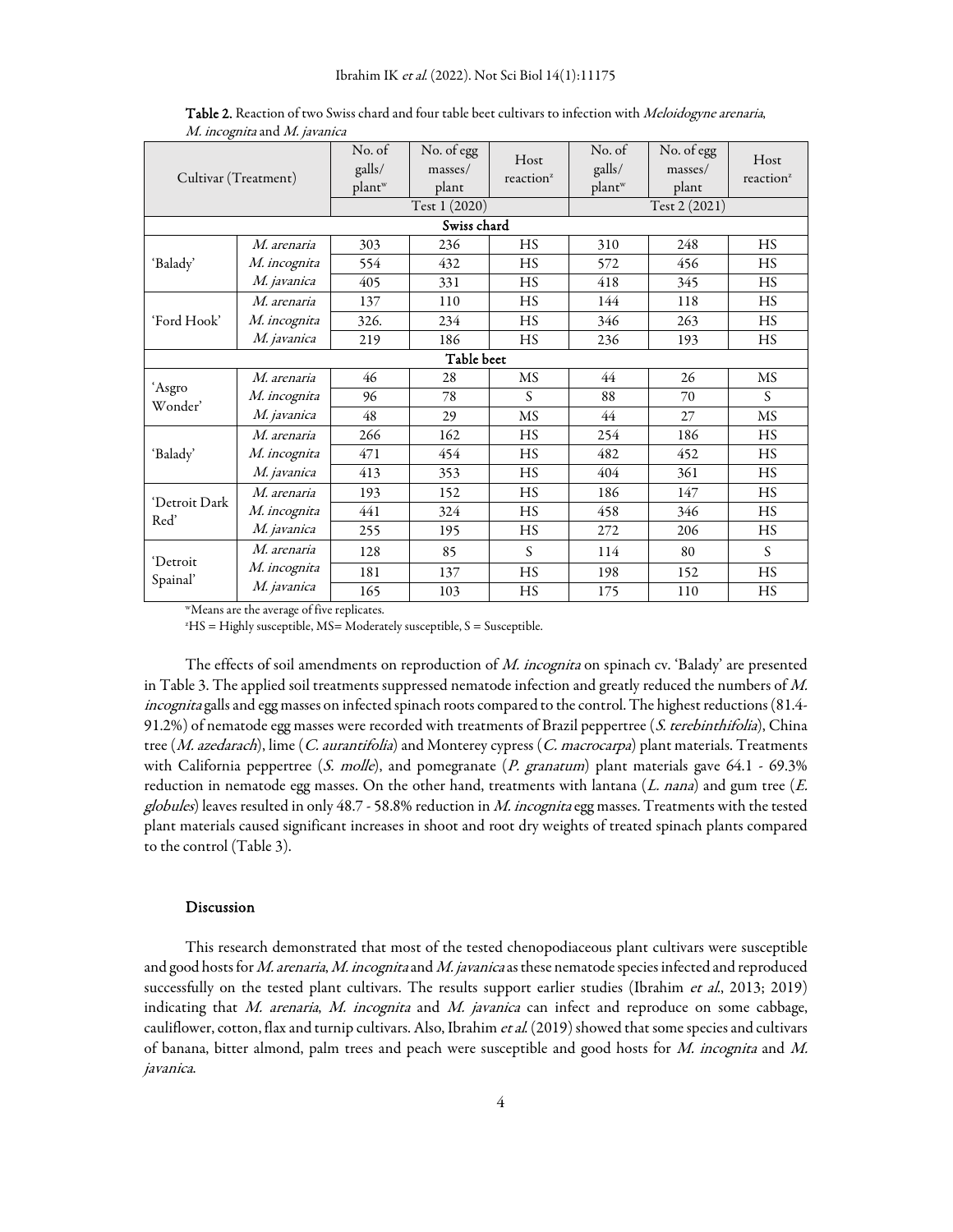|                      | No. of                   | No. of egg                | Reduction% |            | Dry weight (g)     |                   |
|----------------------|--------------------------|---------------------------|------------|------------|--------------------|-------------------|
| Cultivar (Treatment) | galls/plant <sup>w</sup> | masses/plant <sup>x</sup> | Galls      | Egg masses | Shoot              | Root              |
|                      | Test 1 (2020)            |                           |            |            |                    |                   |
| C. aurantifolia      | 110                      | 89                        | 84.8       | 85.5       | 12.01 <sup>a</sup> | $3.51^{b}$        |
| C. macrocarpa        | 70                       | 60                        | 90.4       | 90.2       | 12.21 <sup>a</sup> | $3.83^{a}$        |
| E. globules          | 290                      | 253                       | 60.0       | 58.8       | 11.30 <sup>b</sup> | 3.20 <sup>b</sup> |
| L. nana              | 337                      | 315                       | 53.6       | 48.7       | $10.71$ c          | 2.90 <sup>c</sup> |
| M. azederach         | 132                      | 114                       | 81.8       | 81.4       | $11.87^{ab}$       | 3.49 <sup>b</sup> |
| P. granatum          | 226                      | 195                       | 68.9       | 68.2       | 11.01 <sup>c</sup> | 3.05 <sup>c</sup> |
| S. molle             | 245                      | 213                       | 66.3       | 65.3       | $11.53^{b}$        | $3.28^{b}$        |
| S. terebinthifolia   | 89                       | 80                        | 87.8       | 87.0       | $12.15^a$          | 3.61 <sup>a</sup> |
| M. incognita         | 726                      | 614                       |            |            | 6.49 <sup>c</sup>  | 1.69 <sup>c</sup> |
|                      | Test 2 (2021)            |                           |            |            |                    |                   |
| C. aurantifolia      | 102                      | 78                        | 85.4       | 86.5       | $12.16^a$          | 3.60 <sup>a</sup> |
| C. macrocarpa        | 64                       | 51                        | 91.0       | 91.2       | $12.40^{\circ}$    | $3.88^{a}$        |
| E. globules          | 276                      | 240                       | 59.6       | 58.3       | 11.26 <sup>b</sup> | $3.34^{b}$        |
| L. nana              | 320                      | 291                       | 54.2       | 49.8       | 10.87c             | 2.98c             |
| M. azederach         | 122                      | 102                       | 82.5       | 82.4       | 11.76 <sup>b</sup> | $3.42^{b}$        |
| P. granatum          | 210                      | 178                       | 69.9       | 69.3       | $11.14^{b}$        | 3.18 <sup>b</sup> |
| S. molle             | 221                      | 208                       | 68.3       | 64.1       | 11.42 <sup>b</sup> | 3.36 <sup>b</sup> |
| S. terebinthifolia   | 82                       | 72                        | 88.2       | 87.6       | $12.26^a$          | $3.72^{a}$        |
| M. incognita         | 698                      | 580                       |            |            | 5.87 <sup>d</sup>  | 1.82 <sup>d</sup> |

Table 3. Effects of soil amendment with dried plant materials of Citrus aurantifolia, Cupressus macrocarpa, Eucalyptus globules, Lantana nana, Melia azedarach, Punica granatum, Schinus molle and S. terebinthifolia on Meloidogyne incognita reproduction on spinach cv. 'Balady'

<sup>w</sup>Means are the average of five replicates.

 $x$ Means with the same letter within a column are not significantly different at P=0.05.

A recent study by Ibrahim et al. (2021) showed that some spinach, Swiss chard, and table beet cultivars were susceptible to the cyst nematode Hererodera schachtii. The tested root-knot nematode species significantly decreased shoot and root dry weights of the susceptible and highly susceptible spinach, Swiss chard, and table beet cultivars. Similar results were obtained by Ibrahim et al. (2013, 2019) who found that infection with M. arenaria, M. incognita and M. javanica reduced growth of some cabbage, cauliflower, cotton, flax and turnip cultivars. It is evident that infections with M. incognita or M. javanica induced more root galls and egg masses and growth damage on infected spinach, Swiss chard and table beet plant cultivars as compared with M. arenaria infection. Previous studies in Egypt (Ibrahim et al., 2010, 2013, 2019) showed that M. arenaria is of low occurrence and less pathogenic compared to M. incognita and M. javanica.

The results showed that soil treatments with dried plant materials of lime, Monterey cypress, China tree and Brazil peppertree greatly reduced the numbers of galls and egg masses of M. incognita on infected spinach plants. In similar study, Tasi (2008) reported that peels of some citrus fruits were effective against M. incognita. Also, Ibrahim et al. (2013) indicated that soil treatments with dried plant materials of castor bean, goosefoot and lantana greatly reduced infection of M. incognita on infected cabbage plants. Moreover, the present results are in agreement with those of other authors who described the effective use of organic soil amendments to control root-knot and cyst nematodes (Saifullah et al., 1990; Radwan et al., 2004; Ibrahim et al., 2013, 2014).

#### Conclusions

It is concluded from the study of determining the host status of certain spinach, Swiss chard, and table beet cultivars to *M. arenaria, M. incognita* and *M. javanica* that resistance to these nematode species is of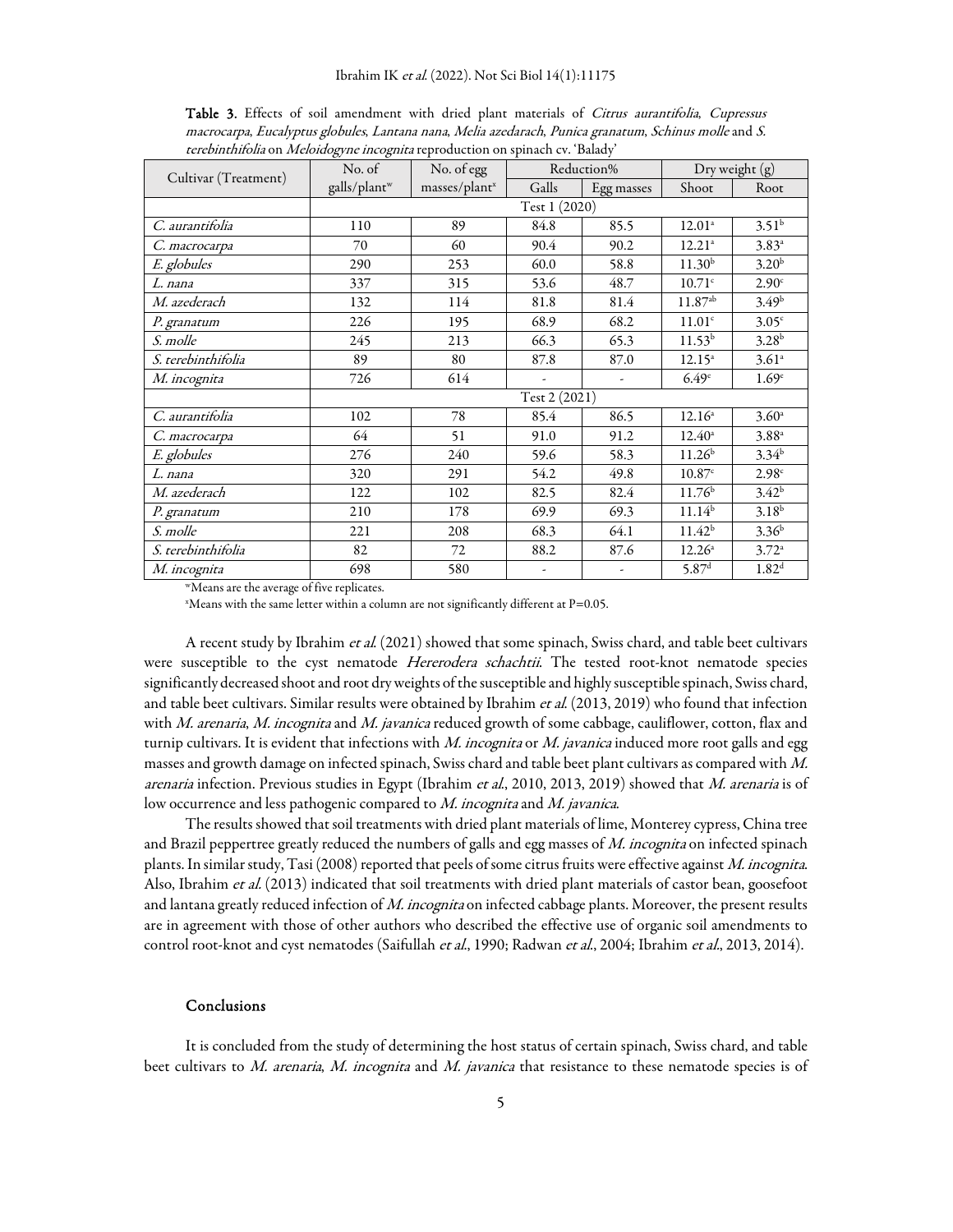significance and can be useful to incorporate in breeding programs during planning control measures for rootknot nematodes. More research is needed for the development of resistant or tolerant cultivars of these vegetable crops to root-knot nematodes.

## Authors' Contributions

Conceptualization (IKAI, ZAH, SMAZ, MK, MAIK); Data curation (IKAI, SMAZ, MAIK); Formal analysis (IKAI, ZAH, SMAZ, MK, MAIK); Investigation (IKAI, SMAZ, MAIK); Methodology (IKAI, SMAZ, MAIK); Project administration (IKAI, SMAZ, MAIK); Resources (IKAI, ZAH, SMAZ, MK, MAIK); Software (IKAI, ZAH, SMAZ, MK, MAIK); Supervision (IKAI, ZAH, SMAZ, MAIK); Validation(IKAI, ZAH, SMAZ, MK, MAIK); Visualization (IKAI, ZAH, SMAZ, MK, MAIK); Writing (IKAI, ZAH, SMAZ, MK, MAIK).

All authors read and approved the final manuscript.

Ethical approval (for researches involving animals or humans)

Not applicable.

### Acknowledgements

Mihail Kantor was supported in part by an appointment to the Research Participation Program at the Mycology and Nematology Genetic Diversity and Biology Laboratory USDA, ARS, Northeast Area, Beltsville, MD, administered by the Oak Ridge Institute for Science and Education through an interagency agreement between the U.S. Department of Energy and USDA-ARS. Mention of trade names or commercial products in this publication is solely for the purpose of providing specific information and does not imply recommendation or endorsement by the U.S. Department of Agriculture. USDA is an equal opportunity provider and employer.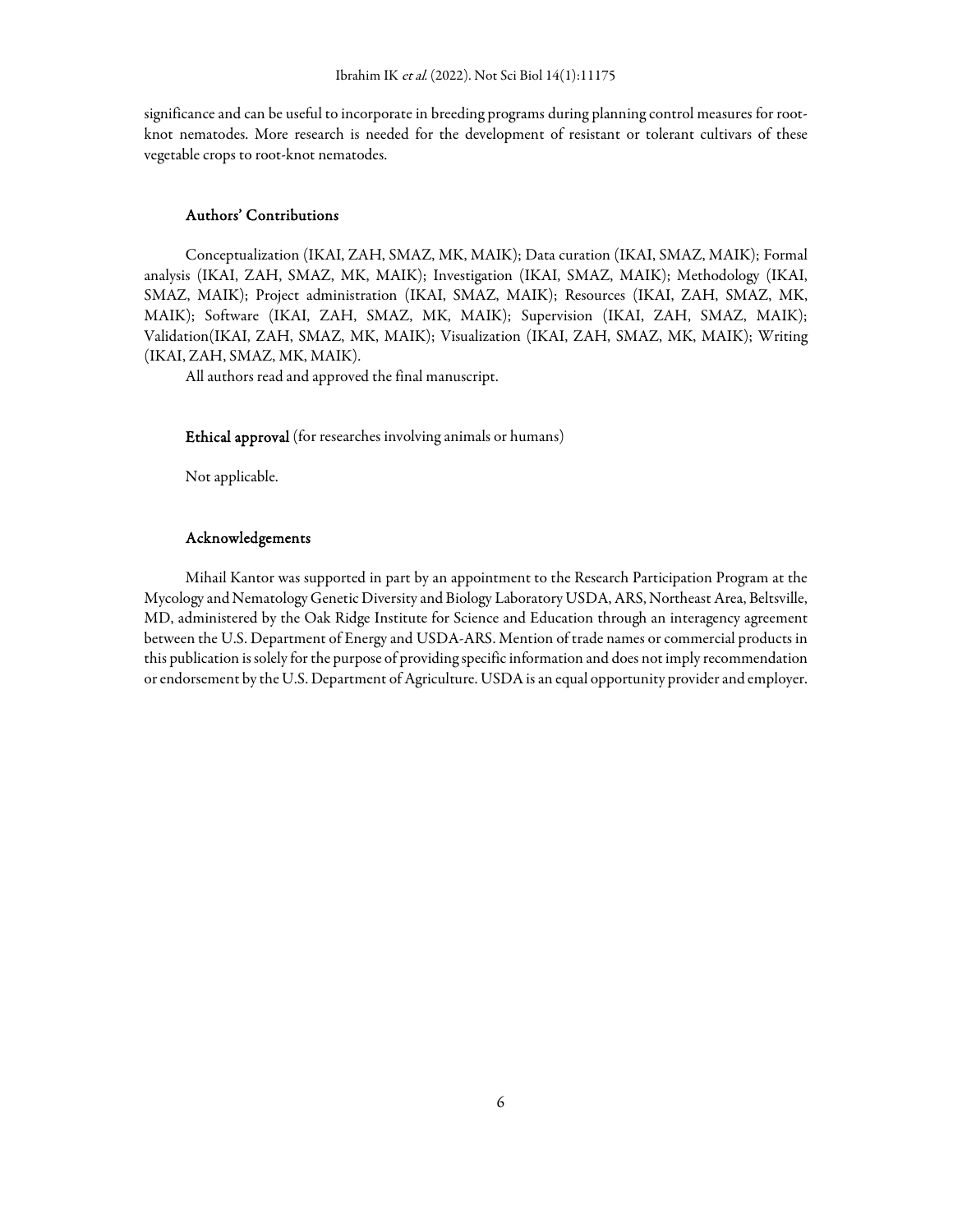## Conflict of Interests

The authors declare that there are no conflicts of interest related to this article.

## References

- Basyony ABA, Ibrahim IKA, Zeyadah SMA, Kawanna MA (2020). Survey of plant parasitic nematodes associated with spinach, Swiss chard, and table beet in north Egypt. Alexandria Science Exchange Journal 41:471-477. https://doi.org/10.21608/ASEJAIQJSAE.2020.128309
- Castillo P, Jimenez-Diaz RM (2003). First report of *Meloidogyne incognita* infecting spinach in Southern Spain. Plant Disease 87:874 (Abstract). https://doi.org/10.1094/PDIS.2003.87.7.874C
- Hussey RS, Barker KR (1973). A comparison of methods of collecting inocula of Meloidogyne spp., including a new technique. Plant Diseases Reporter 57:1025-1028.
- Ibrahim IKA, Handoo ZA (2016). Occurrence of phytoparasitic nematodes on some plants in northern Egypt. Pakistan Journal of Nematology 34(2):163-169.
- Ibrahim IKA, Handoo ZA, El-Sherbiny AA (2000). A survey of phytoparasitic nematodes on cultivated and noncultivated plants in north-western Egypt. Journal of Nematology 32:478-485.
- Ibrahim IKA., Mokbel AA, Handoo ZA (2010) Current status of phytoparasitic nematodes and their host plants in Egypt. Nematropica 40:239-262.
- Ibrahim IKA, Basyony ABA, Handoo ZA, Chitwood DJ (2013). Pathogenicity and control of Heterodera schachtii and Meloidogyne spp. on some cruciferous plant cultivars. International Journal of Nematology 23:73-81.
- Ibrahim IKA, Awd-Allah SFA, Handoo ZA (2014). Life cycle and control of the cyst nematode Heterodera goldeni on rice in Egypt. International Journal of Nematology 24:11-17.
- Ibrahim IKA, Handoo ZA, Bassiony ABA (2017). The cyst nematodes Heterodera and Globodera species in Egypt. Pakistan Journal of Nematology 35:151-154.
- Ibrahim IKA, Handoo ZA, Zid AM, Kantor MR (2019). Evaluation of some plant species for their resistance against rootknot nematode Meloidogyne spp. Pakistan Journal of Nematology 37(2):135-140. http://dx.doi.org/10.18681/pjn.v37.i02.p135-140
- Ibrahim IKA, Handoo, ZA, Zeyadah SMA, Kantor M, Kawanna MAI (2021). Reactions of some spinach, Swiss chard and table beet cultivars to the cyst nematodes Heterodera schachtii and H. trifolii. Nematropica 51(2):2021.
- Knight KWI, Barber CJ, Page GD (1997). Plant parasitic nematodes of New Zealand recorded by host association. Journal of Nematology 29(4S):640-656.
- Manachini B, Landi S, Agosti M (2002). Attacchi di Meloidogyne hapla Chitwood su Lactuca sativa l.e Spinacia oleracea L. Nell'Italia. Settentrionale Informatore Fito Pathologico 4:53-64.
- Olthof THA, Potter JW, Peterson EA (1974). Relationship between population densities of Heterodera schachtii and loss in vegetable crops in Ontario. Phytopathology 64:549-554.
- Partyka RE (1969). Sugar beet nematode found on garden red beet in Ohio. Plant Disease Reporter 53:118.
- Potter JW, Olthof THA (1974). Yield losses in fall-maturing vegetable relative to population densities of Pratylenchus penetrans and Meloidogyne hapla. Phytopathology 54:1072-1075. https://doi.org/10.1094/Phyto-64-1072
- Potter JW, Olthof THA (1993). Nematode pest of vegetable crops. In: Evans K, Trudgill DL, Webster JM (Eds). Plant Parasitic Nematodes in Temperate Agriculture. Wallingford, UK: CAB International, pp 171-207.
- Premachandra WTS, Gowen SR (2015). Influence of pre-plant densities of Meloidogyne incognita on growth and root infestation of spinach (Spinacia oleracea L.) – an important dimension towards enhancing crop production. Future of Food: Journal of Food, Agriculture and Society 3:18-26.
- Radwan MA, Abu-Elamayem MM, Kassem SMI, El-Maadawy EK (2004). Management of Meloidogyne incognita rootknot nematode by integration of Bacillus thuringiensis with either organic amendments or carbofuran. Pakistan Journal of Nematology 22:135-142.
- Saifullah S, Zulfiqar M, Gil GA (1990). Organic amendments as control of root-knot nematodes International Nematology Network Newsletter 7:22-24.
- SAS Institute (1997). SAS/STAT User's Guide, 8<sup>th</sup> Edition. SAS Institute Inc., Cary, North Carolina, USA.